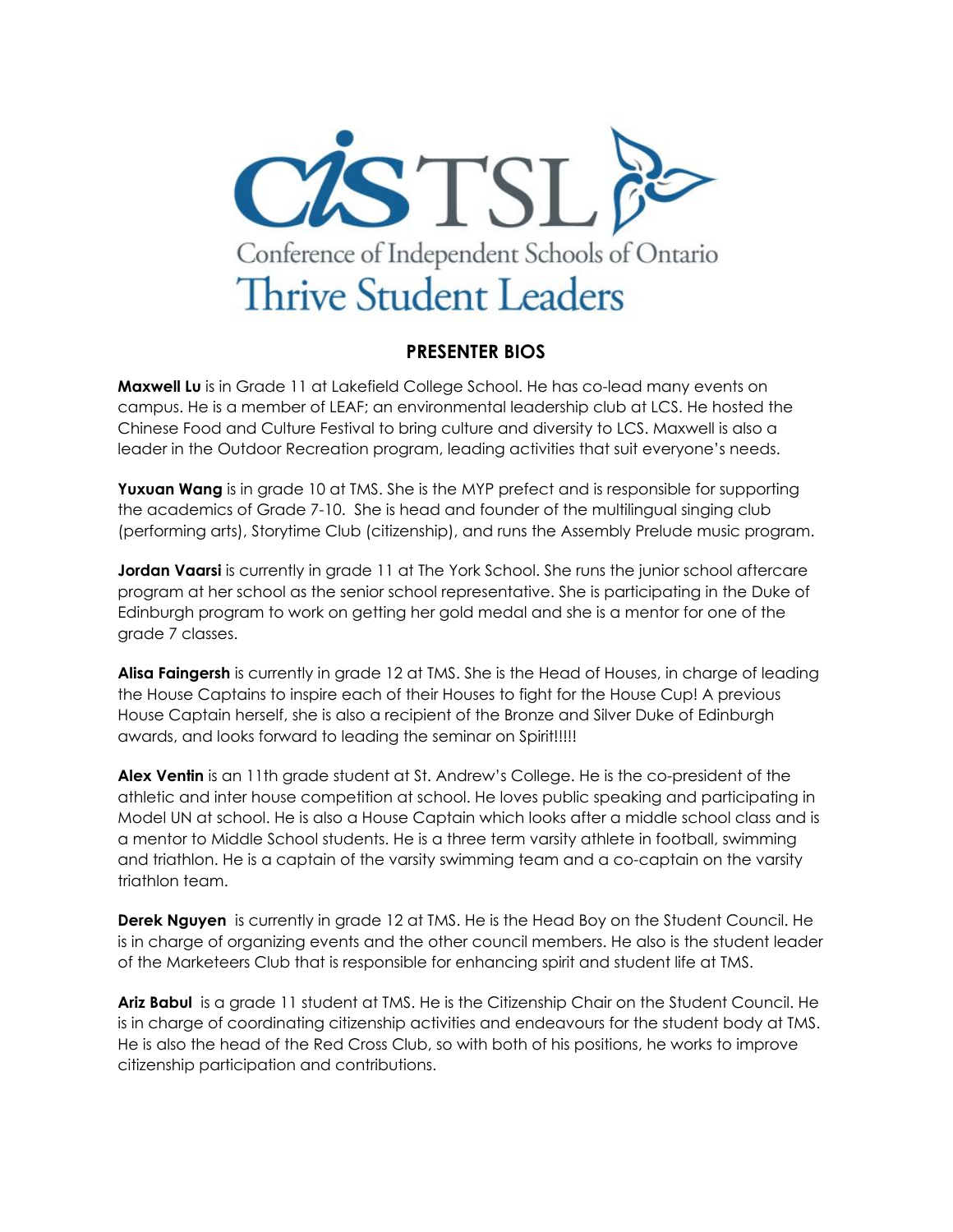**Nicole Liu** is a grade 11 student at LCS. She participates in the THRIVE council at LCS and at her old school she was a peer promoter for many years and launched the mental health week initiative. She is currently a student tour guide. She also founded an online volunteer English teaching program.

**Jana Rubel** is currently in Grade 10 at LCS. She is a member of LEAF, the environmental leadership club at LCS and participates in the Duke of Edinburgh's program. She is also a member of the "Heidelberger Life-Science Lab" excellence program at the German Cancer Research Center and was a leader at a youth research expedition to the Azores last summer.

**Abby Marks** is a grade 12 student at TMS. She is the Head Girl on the student council. She is in charge of leading the other council members and initiating activities and events to enhance student life. She was previously a grade representative and director of the school play. She is invested in enhancing student engagement at TMS.

**Gavin Plunkett** is currently a grade 11 student at LCS. He is a grade representative and works to organize different events within his grade and throughout his school. Gavin is also heavily involved with Hospice North Hastings and volunteers in many different places throughout the organization. Gavin works hard to promote wellness and engagement throughout his school community.

**Rebecca Russo** is a grade 12 student.at TMS She is the founder and head of the Business and Entrepreneurship club, as well as the DECA President. Last year she was the Treasurer on the Student Council, where she acted as a financial secretary and advisor for both the Student and House Council. Rebecca is also invested in the Duke of Edinburgh awards, and is currently working towards her gold award.

**Neeka Safari** is a grade 11 student at TMS School. She is a grade representative on the student council. She is also the founder and leader of WE Club at her school, which aims to encourage students to engage in citizenship activities. She is an active participant in the Duke of Edinburgh awards and is currently working to achieve her gold.

**Caroline Chen** is currently a grade 11 student at LCS. She is an active member of the THRIVE and Jack.Org club at LCS. She has helped organize past events such as Bell Let's Talk Day and the Mental Health week at her school. She participated in many sessions of wellness and mindfulness training. She is the captain of the field hockey team. Her artistic interests include designing and building the community garden mural.

**Ajay Kumeta** is a grade 11 student attending TMS and is part of the IB program. He serves as the Treasurer on the student council but also helps with graphic design work and video editing. He is an avid player in Reach for the Top and participates in DECA in FTDM. He volunteers at the Mackenzie Health York Regional Hospital and is a Duke of Edinburgh Bronze candidate.

**Rohan Misra** Is currently a grade 11 student in the IB DP program at TMS and holds the Arts Chair seat on the student council. He runs the Graphic Design club and is a part of the Upper School Band.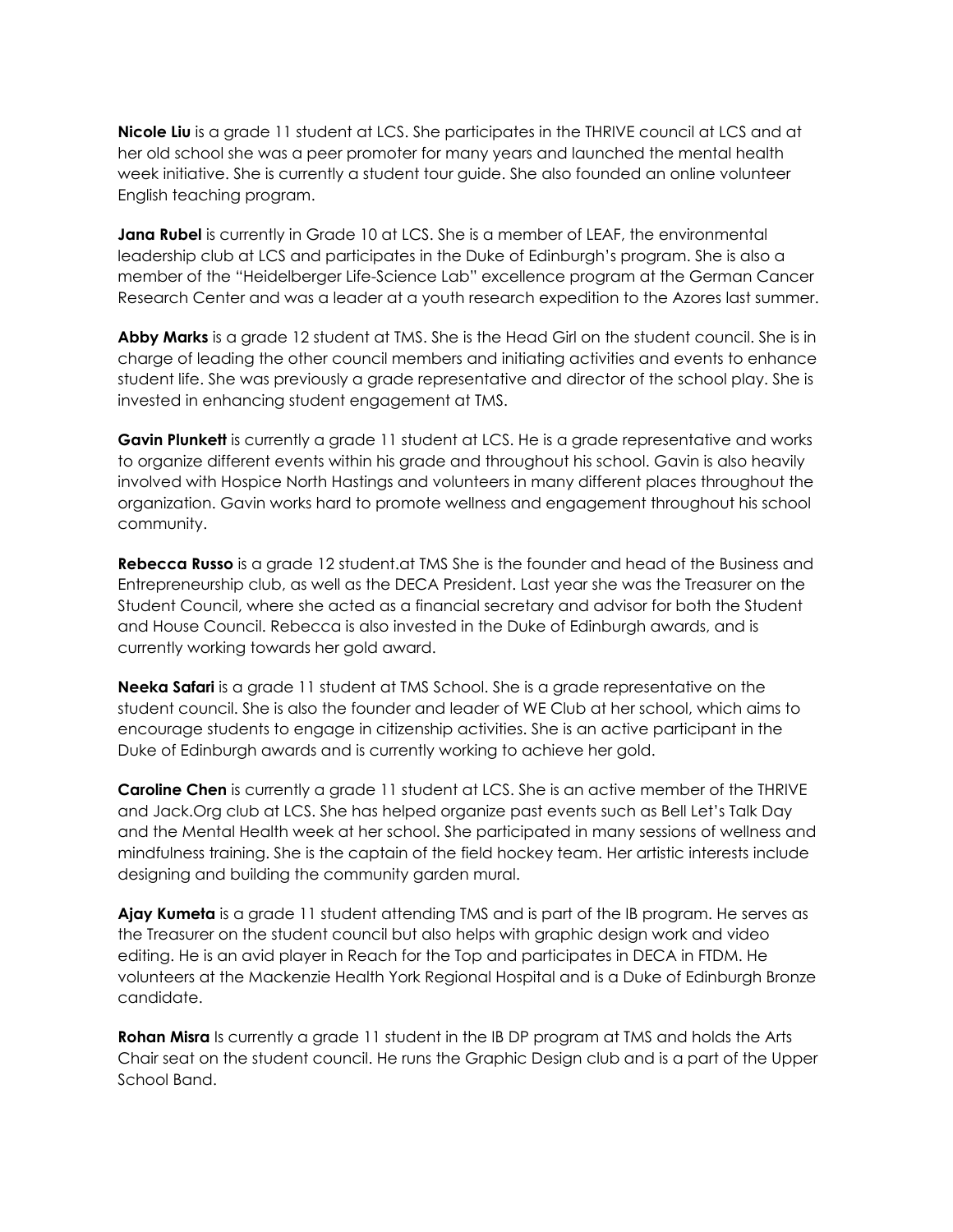**Jeff Cheung** is a grade 11 student at TMS. He is the Communications Chair for student council and is in charge of bridging the gap between the student body and the council. He has previous experience being a Grade Representative and MYP Prefect. Jeff is a recipient of the Duke of Edinburgh Bronze Award and is working towards his gold.

**Dylan Clement** is currently a grade 11 student at LCS. She is part of the Thrive and Jake.org clubs at LCS. She has helped organize events such as compliments bake sales, Bell let's talk day and mental health awareness week. She is the captain of the Senior girls rugby team and an active participant in the Duke of Edinburgh program, currently working towards her silver award.

**Louise Prindiville-Porto** is a grade 10 student at Lakefield College School. She is an active member of Lakefield's LEAF environmental club and a participant in the Duke Of Edinburgh Program. She is associated with her local animal shelter and wrote for a local magazine on animals throughout her community.

**Ty White** is a grade 11 student at St. Andrew's College. He is head of the schools ambassador program and chapel council. He is also co-head of the sports analytics society. He loves debating, and is a member of Model UN and Debating teams. He is a middle school house captain and acts as a mentor to younger Andreans.

**Sharika Ekram** is currently in grade 11 at The York School. She is a member of the Environmental Club and has been a member of the Community Service Club, as well. She is also participating in the Duke of Edinburgh programme.

**Jack Rankel** is currently a grade 11 student at St. Andrews College. He is involved in the school band program and is a member of the chapel council. He is the head of sports analytics society and a member of the debating team. He has played on the school's cross-country, hockey and tennis teams. He is a middle school house captain and a mentor to his younger Andrean brothers.

**Caden McHenry** is a grade 11 student at St. Andrew's College. He is a co-president of the athletic and inter house competition at school. He is also a member of the Ambassador program and various other clubs. He is co-captain of the Varsity Squash Team, playing Cross-Country, and playing on the Golf team. He is a Middle School House Captain and acts as a role model to his younger peers.